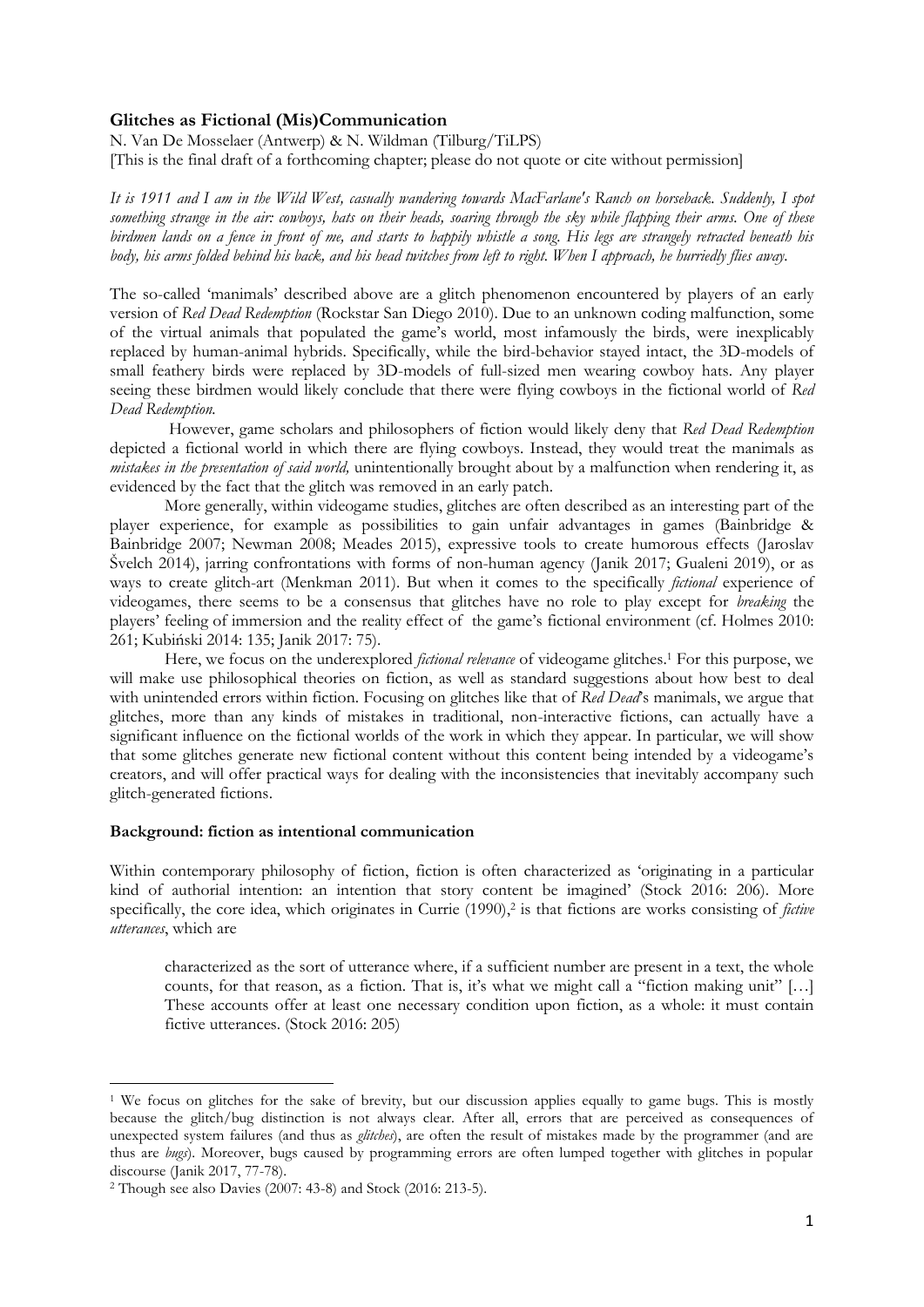In turn, fictive utterances require a fictive *intent* (Currie 1990: 35). That is, a fictive utterance '*prescribes imagining*: in uttering, its author intends, and intends to communicate her intention, that the reader (or hearer) should imagine the utterance's content, as a response to understanding it' (Stock 2016, 205-206). More precisely, Currie defines fictive utterances<sup>3</sup> in the following broadly Gricean manner:

> U's utterance of S is fictive if and only if (iff) U utters S intending that the audience will

- (1) recognize that S means P;
- (2) recognize that S is intended by U to mean P;
- (3) recognize that U intends them (the audience) to make believe that P;
- (4) make believe that P.

And further intending that

- (5) (2) will be a reason for  $(3)$ ;
- (6) (3) will be a reason for  $(4)$

(Currie 1990: 31)

On this understanding, fiction is built up out of fictive utterances, which are made with the intention that their content be imagined.

This characterization of fictional utterances also helps address questions about what is (or is not) part of the content of a given fiction. For the intention-based definition of fiction is often dismissed as being an instance of the *intentional fallacy* (originally introduced in Wimsatt and Beardsley 1946). When it comes to fiction, the worry is that something (and anything) can become fictional as long as the author intends it to be true in his work of fiction. However, even if Conan Doyle had the firm belief and intention that (say) Sherlock Holmes was a member of a peculiar race of aliens, 'we would go wrong in concluding that it was true in the story that Holmes is an alien being' (Currie 1990: 109). This is because, to make something fictionally true (and hence part of a fiction's content), authors must not only have the intention that the reader imagine what they utter, but also that the reader can *recognize* this intention (Currie 1990: 109-110). Only that which is uttered with the intention that the reader will (be able to) imagine it is genuinely a fictive utterance. In this way, while the intention of the author is essential when it comes to making a text a fiction, mere authorial intention does not (fully) settle what is fictionally true in the work.

Finally, to rule out exceptional cases in which authors might prescribe imaginings about content that is actually true, philosophers have added different extra conditions to the intentionality requirement. For example, Currie adds the condition that 'if the work is true, then it is at most accidentally true' (Currie 1990: 46), Davies that a proposition can be fictional even if it is true, provided its truth is 'not the *reason* for its inclusion in the narrative' (2007: 46), and Stock that true utterances are part of the fictional content if they are connected to utterances the content of which is invented and intended to be imagined (2016: 213). In the end, however, these extra conditions are all minor additions to the overall conception of fiction as a special kind of intentional communication.

The general idea then, is that any content communicated with the intent that the audience imagines its truth is fictional, and a fiction is a collection of such fictive utterances.

# **Dealing with mistakes: charity and disregarding**

1

One direct result of treating fiction as originating in the intentions of a creator (or creators) is that, whenever an error sneaks into a work of fiction, it should have no repercussions for the associated fictional world. Whenever something is not perceived as being intended by the work's creator, for example because it is an obvious error or causes glaring inconsistencies within this work, it will not be a part of the fiction. Typical examples are typos in novels, like Rowling's repetition of '1 wand' when listing the required Hogwarts school supplies in the first edition of *Harry Potter and the Philosopher's Stone*:

<sup>&</sup>lt;sup>3</sup> The focus on 'utterances' does not mean that the intention-based fiction definition only applies to spoken or written texts; visual representations can equally be characterized by a fictive intent (Currie 1990: 39).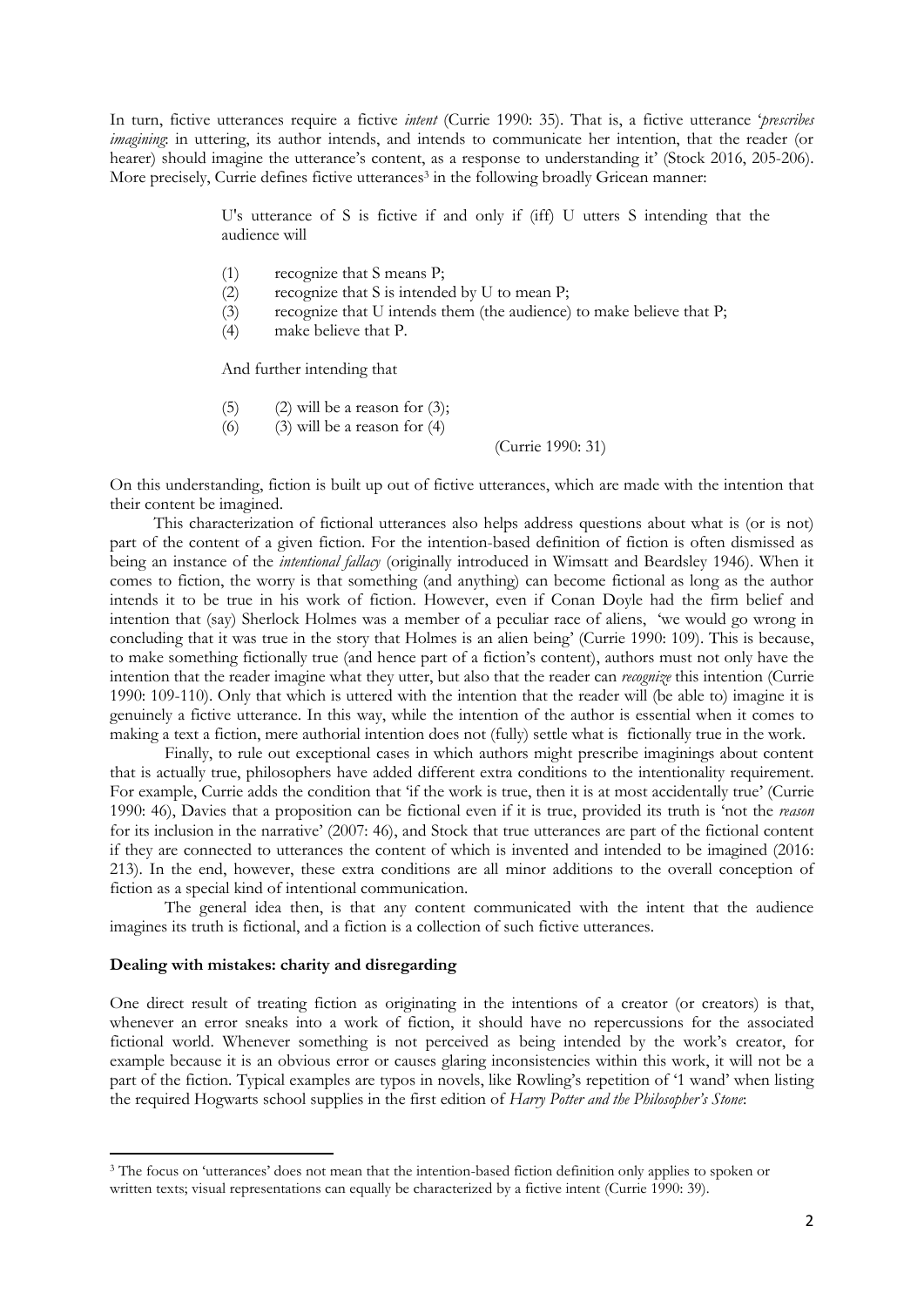Other equipment 1 wand 1 cauldron (pewter, standard size 2) 1 set glass or crystal phials 1 telescope 1 set brass scales 1 wand Students may also bring an owl OR a cat OR a toad

(Rowling 1997: 53)

Recognizing that Rowling did not intend to write '1 wand' twice, it would be wrong for readers of *Harry Potter* to imagine that all students of Hogwarts need *two* wands. The same goes for cinematic inconsistencies like crewmembers walking into the frame or historical characters wearing modern watches because actors forgot to remove them. In *Pirates of the Caribbean: The Curse of the Black Pearl* (Verbinski 2005), for example, a crewmember in a cowboy hat can be seen standing in between the pirates when Jack Sparrow takes the helm of the *Black Pearl.* In this case, viewers should not imagine that this man is on Jack's ship at all, because he is unintentionally there.

The main strategy to deal with inconsistencies and incoherencies in fiction is to quite simply *ignore*  them, disregarding the consequences they would have within the fictional world. Matravers refers to this as the *disregarding strategy:* the reader simply ignores or puts aside as a flaw the contradictory part of the narrative, and tries to make sense of the rest of the story without it (2014: 131). Walton describes this as 'the charity principle' (1990: 183), referring to the fact that fiction appreciators should be charitable towards fiction creators, and not dwell on parts of works that might cause fictional inconsistencies. Finally, Currie suggests that the most desirable thing the reader can do upon encountering inconsistencies in fiction is simply not use the inconsistent descriptions to infer anything about the fictional world (Currie 1990: 87).

## **Fictional (mis)communication in videogames**

 $\overline{\phantom{a}}$ 

While the previous sections discussed fiction in general, from here onwards we will focus on *videogame* fiction. Both within philosophy of fiction and videogame studies, scholars agree that most videogames are works of fiction (cfr. Tavinor 2005, 2009; Meskin and Robson 2012; Robson and Meskin 2016; Cova and Garcia 2015).<sup>4</sup>

Connecting this with the more general approach to fiction described earlier, it is natural to say that, insofar as videogames are fictions, they are so because they involve a specific kind of communication. The creators of a videogame – i.e., the entire creative team of designers, artists, and programmers – create certain content with the intention that players imagine this content upon seeing it virtually represented when playing the game. For example, when creating the game *Assassins Creed Unity* (Ubisoft Montreal 2014), code was written that, when interpreted by (say) the *PlayStation 4* system, caused specific visual and auditory representations to be displayed by a connected TV. This was done by the creators of this game, who had the intention that, when players perceived and interacted with these representations, these players would imagine being an assassin in Paris during the French Revolution. As such, *Assassins Creed Unity* is a work of fiction (in the sense characterized previously), presenting its players with a fictional world.

Due to the nature of communication within the virtual realm, however, many things can go wrong when creating videogame fiction, including programmers making mistakes when writing the game's code and gaming systems wrongly interpreting said code. <sup>5</sup> Unintentional and unexpected noises introduced to signals or messages communicated within the digital realm are often called 'glitches'

<sup>4</sup> Aarseth (2007) contends that video games are virtual, rather than fictional. However, there is no obvious incompatibility between Aarseth's conception of virtuality and the notion of fictionality employed here. Further, the 'most' qualifier is required because there are some videogames, e.g. *Tetris* (Pajitnov 1984), *The Chessmaster* 2000 (Software Toolwork 1986), and *Puzzle Bobble* (Taito 1994), whose status as fiction is questionable. As this issue is irrelevant to our present concern, we here focus on those videogames that are fictions, setting aside the potentially problematic cases.

<sup>5</sup> See Höltgen's chapter 'From Bugs to Features' for a detailed overview of various possible errors, bugs, and glitches in videogames.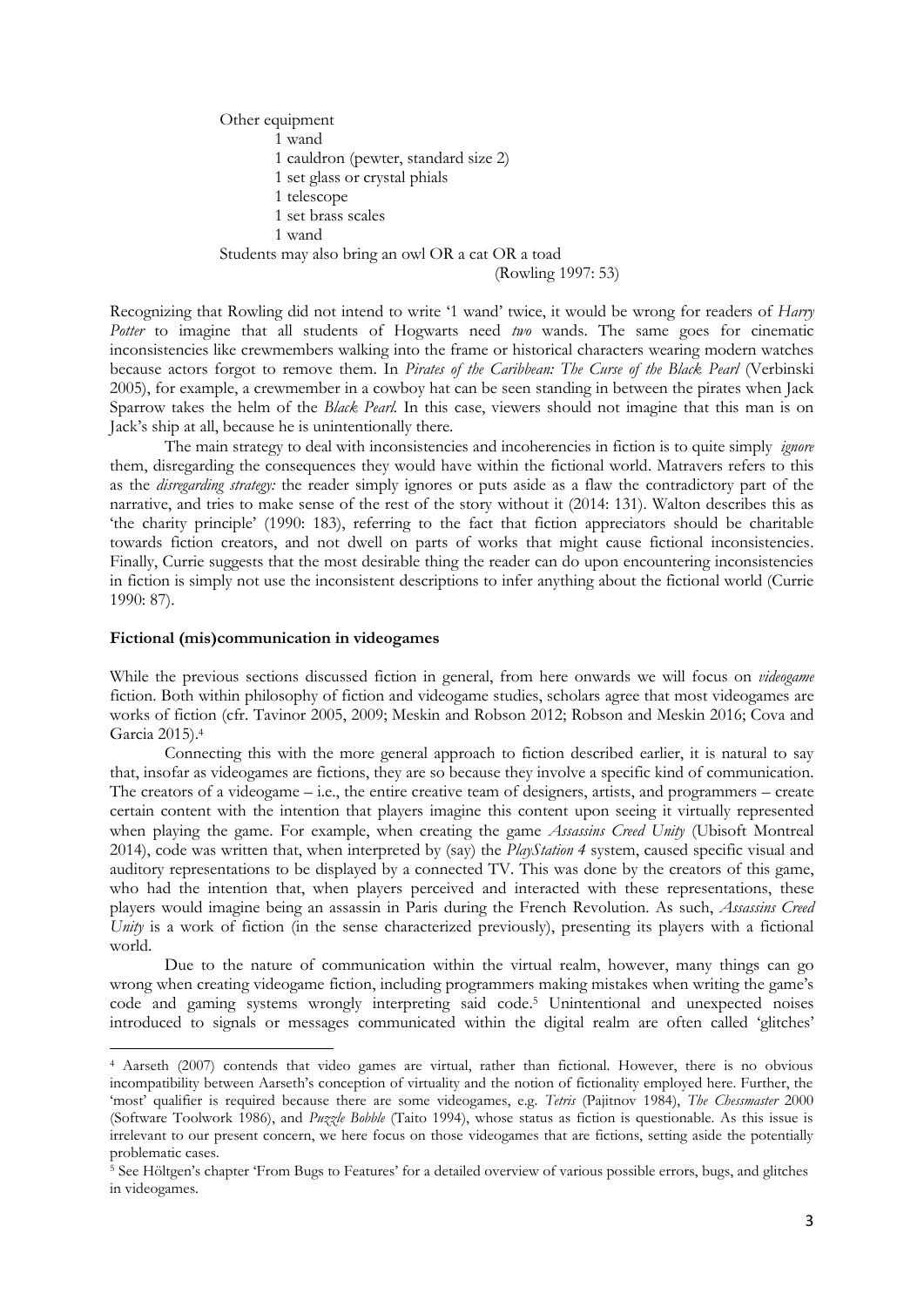(Menkman 2011: 26-28). Such distortions are quite common in videogames. While playing *Assassins Creed Unity*, for example, many players encounter characters whose heads disappeared, or who had partly missing faces. Players of *Skyrim* (Bethesda Game Studios 2011) are often confronted with texture glitches, in which surfaces of the represented environment became blurry or pixelated. *Fallout 4* (Bethesda Game Studios 2015) has numerous ragdoll glitches, in which the supposedly lifeless bodies of defeated enemies start spinning around and flailing their limbs. Glitches like these originate in faults of the underlying mechanisms that are responsible for the rendering of the fictional world, and they typically reveal the workings of these mechanisms to the player (Menkman 2011: 30; Janik 2017: 70).

Notably, developers sometimes deliberately introduce *pseudo-glitches* (or 'glitch-alikes', cf. Moradi 2004, 10) in their games. For example, in *Batman: Arkham Asylum* (Rocksteady Studios 2009), when players approach the character of Scarecrow, who is known for incapacitating his enemies by showing them their biggest fears, the screen suddenly freezes and the videogame seems to glitch. This 'freeze' is, however, a scripted event that the developers intentionally put in the game. Similarly, *Fez* (Polytron, 2012) appears to glitch, reset, and reboot at several points in the game. This is merely the game working as intended, indicating that something is deeply *wrong* in the fictional world, which the player must put right.

By intentionally bringing these pseudo-glitches about, developers can comment on the mediafiction relationship inherent to videogames by *consciously* foregrounding the medium through which the videogame fiction is given. In this way, pseudo-glitches are quite similar to metafictional elements in more traditional fictional media, in that they are deliberately integrated within the fiction, but also highlight the videogame's status as an artificial construct, revealing and emphasizing its fictionality and mediatized nature (Nicol 2009: 35). Although pseudo-glitches are, strictly speaking, not glitches (as nothing is unintentionally going *wrong* in the game), players, at least in the first instance, tend to interpret them and treat them in the exact same way as real glitches.

From the perspective of videogame's fictional worlds, glitches are both unintended by this world's creators and the cause of inconsistencies within this world. As such, they are prime candidates for the disregarding strategy: they should simply not be taken into account when reconstructing what is fictional within the videogame world. Videogame scholars seem to agree. Kubiński describes glitches as 'elements which reveal mediated character of the virtual reality' (2014: 135), and McMahan calls them 'poor design elements that jar the user out of the sense of "reality" of the [game-world]' (2013: 76). Holmes says that '[g]litches are ruptures and irruptions in this reality-effect, and are, therefore, in the context of the virtual worlds in which they appear uncanny' (2010: 261). And Janik concludes that '[a]s a result of this, the player is no longer playing inside the video game environment, but rather with the digital object itself' (Janik 2017: 75). Indeed, rather than as parts of the fictional worlds of games, glitches are taken to be distortions of the presentation of this world that reveal the mediated character of a game's fiction and ultimately destroy the player's fictional experience of the game world. The consensus seems to be that, when engaging in videogames' fictional worlds, the presence of glitches must be disregarded.

In this way, like typos in novels or crewmembers that accidentally wandered into frame in a movie, glitches are unintended by fiction creators and prone to cause inconsistencies within the fiction. Consequently, it is natural to think that glitches have no fictional relevance. This is not the whole story, however: some glitches actually *do* generate novel fictional content.

## **Generative glitches and unintentional fiction**

 $\overline{\phantom{a}}$ 

Consider again the manimal glitch. Every player seeing the manimals would be motivated to interpret them as just as fictional as the non-malfunctioning animals in *Red Dead Redempt*ion: they cause the player to imagine certain states of affairs in the exact same way as well-behaving 3D-models in the game would. Alternatively, take MissingNo., a glitch pokémon that would appear in GameFreak's *Pokémon Red* and *Pokémon Blue* (1998) if players overloaded the game's memory in a particular manner. Nintendo's official line is that MissingNo. is a 'programming quirk, and not a real part of the game.'<sup>6</sup> However, many players have interacted with MissingNo. within the fictional world of the game, even including it as part of a team used to beat the Kanto region's Elite Four. In this way, when the glitch occurs, MissingNo. is a part of the game, despite Nintendo's proclamation otherwise.

Other similar glitches include the corrupted blood incident in *World of Warcraft* (Blizzard Entertainment 2004), the minus world in *Super Mario Bros*. (Nintendo 1985) and Gandhi's predilection for

<sup>6</sup> https://www.nintendo.com/consumer/systems/gameboy/trouble\_specificgame.jsp (accessed on July 20th 2019).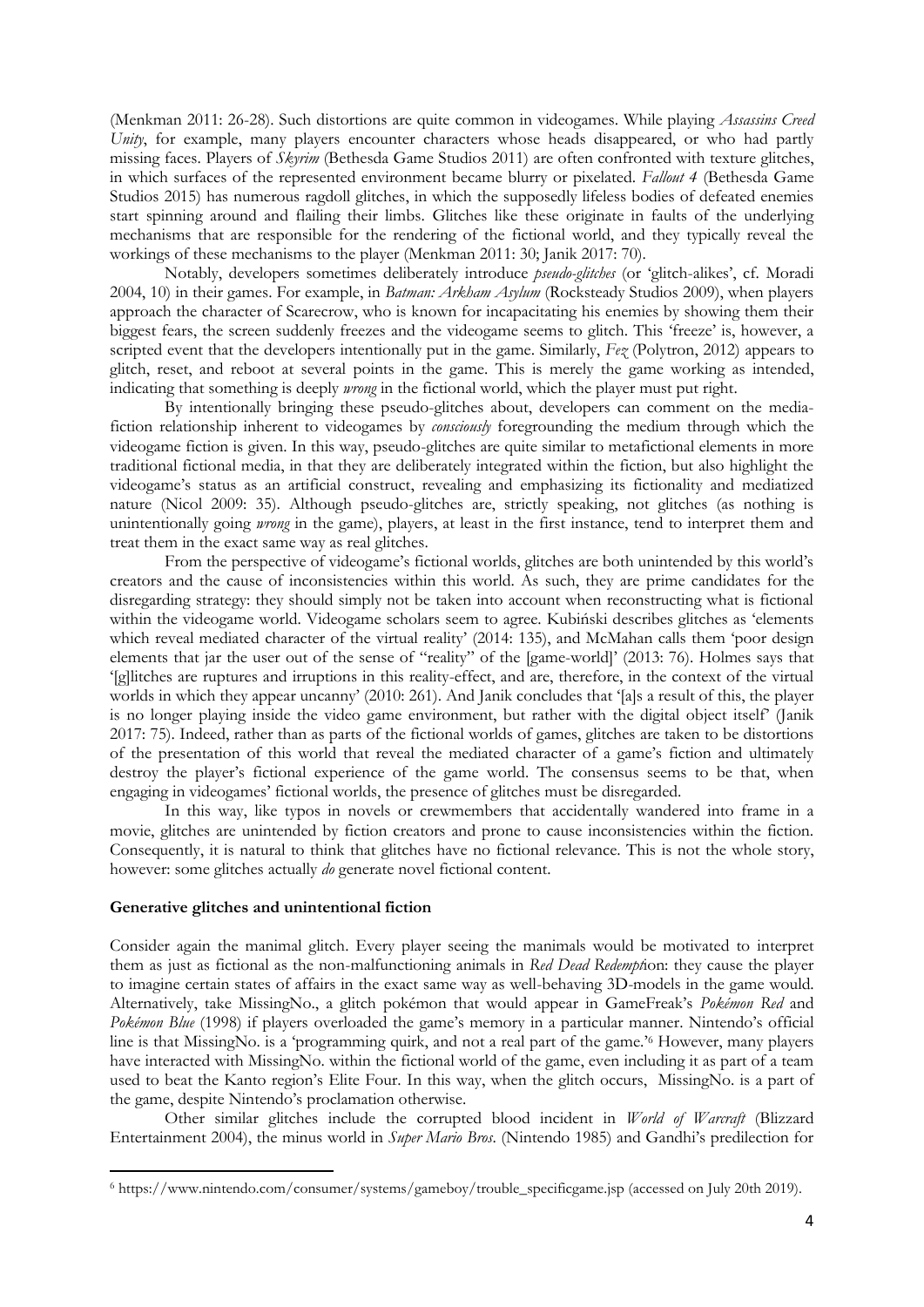nuclear weapons in the *Civilization* series (MicroPose 1991). In all these cases, the relevant glitch seems to *prescribe an imagining*, even though they were not meant to occur. And the way players and scholars talk about these glitches already betrays their fictional relevance; for example, MissingNo. is described as a 'Pokémon' and the manimals as 'human-animal hybrids' which could be found 'during exploration of the wilderness' (Janik 2017: 74).

Let us label these glitches *generative glitches,* because they generate completely new fictional content in a way unanticipated by game developers. When a generative glitch appears, something is fictionalized without an author-driven mandate to imagine it. As such, generative glitches are in contradiction with the earlier discussed account of fiction: how can a glitch, an *unintentional error*, be an instance of fictional communication? In other words, how can some states of affairs in videogames be *unintentionally* fictional?

# **Dissolving the contradiction**

The key to dissolving this apparent contradiction requires being clear about the specific nature of fictional communication in videogames, something that has not been adequately accounted for by philosophers of fiction. As *interactive* fictions, videogames generate fictional truths in a different way than non-interactive fictional media like literature and film. This has important consequences for the fictional relevance of errors in videogames, which are more likely to be interpreted as generating fictional events than typos in novels and goofs in movies.

First, unlike typos and movie goofs, videogame glitches do not merely manifest in the way the fiction is presented, nor are they mere background events that can be easily isolated from the official fictional goings-on. This is because when a manimal or MissingNo. appears in a game, the player, who takes on the role of a character within the fictional world, is already interacting with it, either spatially (as players are inevitably located somewhere in the fictional world relative to the glitch) or in more substantive terms (e.g., by fighting the manimal/MissingNo.). Generative glitches are intimately intertwined with unambiguously fictional events: namely, the actions the player-character undertakes. Thus, because they are interacted with at least by one fictional character (specifically, the player-character), generative glitches impact the fictional world.

Contrast this with what would happen were, for example, Harry Potter to remark on how strange it is that all students need two wands, or if Jack Sparrow were to ask the strange man in the cowboy hat what he is doing on the *Black Pearl*. In these cases, the relevant mistake – Rowling's typo and the crew's mislocation – would make certain things true in the relevant fictional world; e.g., it would be true that Hogwarts students are required to get two wands, and that there was a strange man in a cowboy hat roaming the high seas. However, this would also render the 'mistake' no longer a mistake; instead it would indicate that something 'funny' – e.g. a bit of meta-textual commentary – is going on. This is not what happens with generative glitches. Players acknowledge that a mistake has happened, but this mistake engenders new fictional truths.

Second, due to the specific, mediated way in which videogames generate fictional events, players are likely to take representations in videogames as generating fictional truths regardless of their unintentional nature. Videogame designers simply do not have the same control as creators of novels and films do over which events become fictional in the world they create. Videogames are interactive fictions because they give *players* the power to make certain things fictional within videogame worlds (Wildman and Woodward 2018). When playing *Dark Souls 3* (FromSoftware 2015), for example, it might be true in one player's game that Siegward of Catarina dies while fighting the giant Yhorm, while in another player's game, Siegward never even meets Yhorm. In other words, players are only prescribed to imagine Sieward dying by Yhorm's hand when, based on the choices they made, the game *shows* them a representation of Siegward's death. More generally, whatever players are prescribed to imagine when playing videogames is highly dependent on the representations they are shown while playing. And which representations they are shown is partially determined by the games' creators, partially by the player's actions, and partially by the game system's processing of the code/player inputs.

The upshot is that although game creators create a framework of many potential fictional events, they alone are not doing the 'fictive uttering'. Instead, the game system shows the player which events they are prescribed to imagine to be true in the game's world based on the choices these players have made (which are constrained by the framework). For this reason, one can say that the *narrator* of the fictional content of videogames is not the game's creative team, but rather the set of player and game system (Thabet 2015, 43). In a way, it is the game system prescribing players what to imagine by rendering certain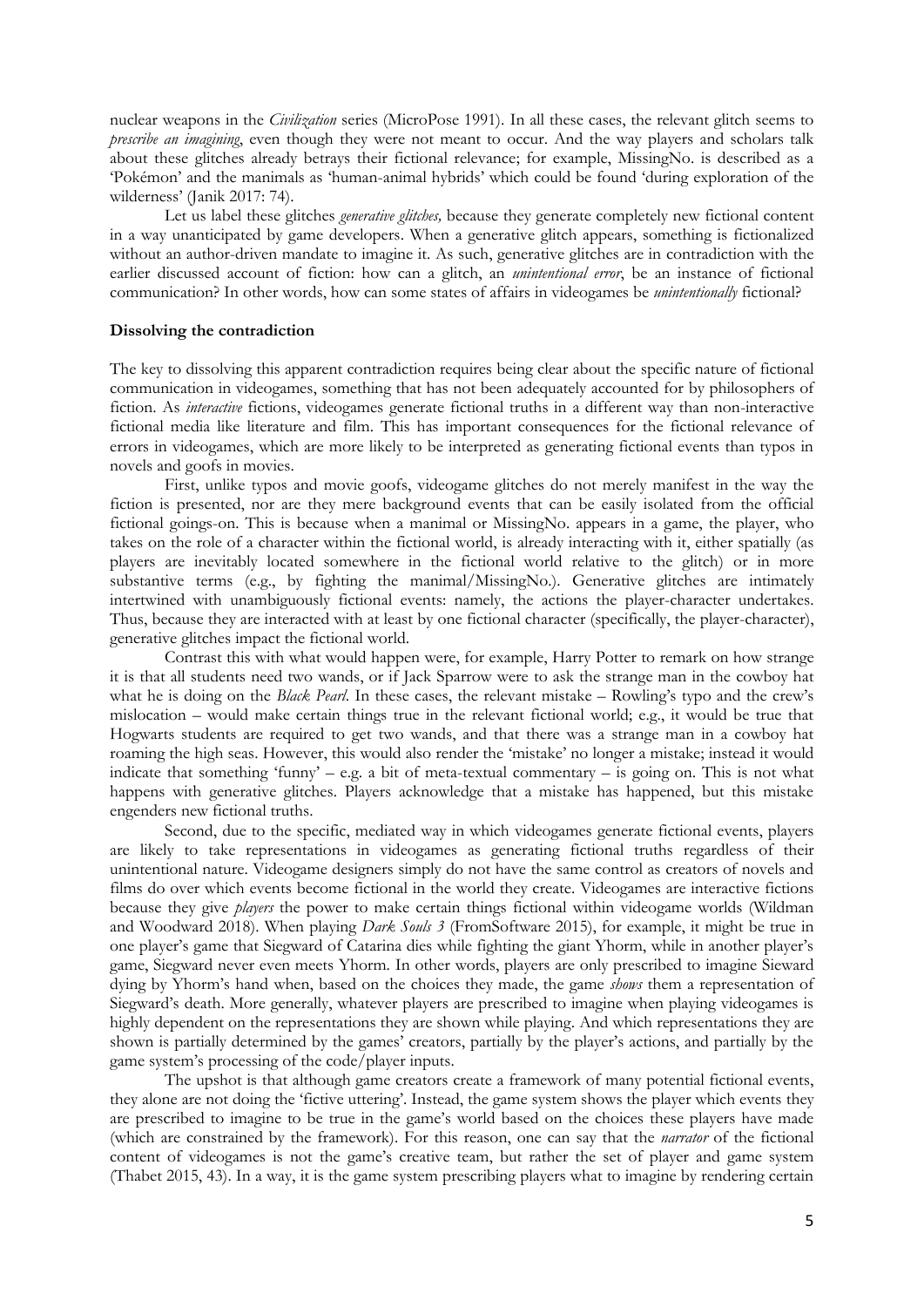virtual representations. Thus, when a malfunctioning game system shows a player glitched representations, these representations generate fictional events in a way that typos in novels or goofs in movies do not.

In conclusion, some glitches seem to provide novel prescriptions for imagining. Due to their nature and the way they appear in the game, these generative glitches are not mere mistakes in the way a game's content is presented, but rather part of this very content. In other words, generative glitches are expressions of the ontology of the fictional world: if they appear in a game, they express how things are in that fictional world. As a result, players should not ignore their presence in the game's fiction, but rather take them as generating or constituting real events within the world of the fiction.

#### **Dealing with fictional inconsistencies**

1

However, not ignoring the fictional events caused by such glitches means allowing strange, uncanny, and often problematical inconsistencies to enter the fictional world of the game. Remember that the disregarding strategy implied that fictional events should be ignored not only when they *unintentionally*  entered a work of fiction, but also when they would render the fictional world of this work *inconsistent* (Walton 1990: 183; Matravers 2014: 131). As generative glitches are, by definition, glitches that should not be ignored when it comes to a game's fictional content, we cannot use the disregarding strategy to deal with the inconsistencies they bring along. There is no disregarding the flying cowboy manimals, no matter how otherwise realistic the depiction of the Wild West is. So how then should we deal with inconsistent fictional events caused by generative glitches?

Moreover, even without taking into account glitches, inconsistencies are ubiquitous within the videogame medium, as the incorporation of gameplay elements within the fictional world often makes for strange fictional representations (Juul 2005; Hogenbirk et al. 2018). Think, for example, of the fact that Mario has three lives and keeps dying and reincarnating (Juul 2005: 123-130), the fact that health bars fly over characters' heads but should not be imagined to *fictionally* be there (Van de Mosselaer 2019: 200-201), or the fact that complete videogame worlds come to a standstill whenever players press the pause button (Hogenbirk et al. 2018: 3). 7

Thankfully, there are multiple ways to handle these situations. Specifically, Matravers details a number of strategies for dealing with inconsistencies in literary fiction (2014: 131-135). In the remainder of the paper, we will discuss how each of these strategies are often already applied to videogame fictions and how they can be especially useful for dealing with glitch-generated, inconsistent fiction.

Firstly, there is the *weird world* strategy (Matravers 2014: 132). Here, the reader pretends the story takes place in a 'weird' world, in which the described seemingly inconsistent events are actually perfectly possible and normal. Players of videogames regularly apply this strategy, accepting that the fictional world of the game is one in which people, for example, can take multiple bullet hits and heal of all injuries after hiding for a few seconds, or in which people can pick up and put objects in their backpack, even though the relevant object is far too big to fit.<sup>8</sup>

The weird world strategy is extremely useful when it comes to making sense of various glitches. For example, *Goat Simulator* (Coffee Stain Studios 2014) is packed with glitches, because, when an early, unfinished version of it full of bugs and glitches was shown on *YouTube* during early development, the designers realized players actually *liked* the glitches. So they left them unfixed in the final version of the game (Farokhmanesh 2014). As a result, the main character (a goat) constantly warps and extends in outrageous ways, flies away without reason, sinks through the ground, and ragdolls. Playing *Goat Simulator* inevitably involves accepting that the fictional world of this game is one in which goats are elastic and gravity frequently fails. The weird world strategy might also be used to incorporate the manimal glitch within the fictional world of *Red Dead Redemption* by interpreting this world as a freaky version of the Wild West in which human-animal hybrid species roam the prairies.

A second option is the *reconciliation strategy*, which consists of finding 'a way in which the narrative could be made coherent' by reasoning (Matravers 2014: 131). Players can employ this strategy by adding their own fictional information to the game's world in an attempt to explain away/re-contextualize encountered inconsistencies. For example, the *Dark Souls* games (FromSoftware) are famously laced with inconsistency and incompleteness; characters die out of nowhere, suddenly turn out to be mere illusions,

<sup>7</sup> For further discussion about such 'incoherence' in videogames, see Van de Mosselaer and Wildman (ms).

<sup>8</sup> *Space Quest 3: The Pirates of Pestulon* (Sierra On-Line 1989) has a gag about this phenomenon, with the main character storing a massive stepladder in his trouser pocket.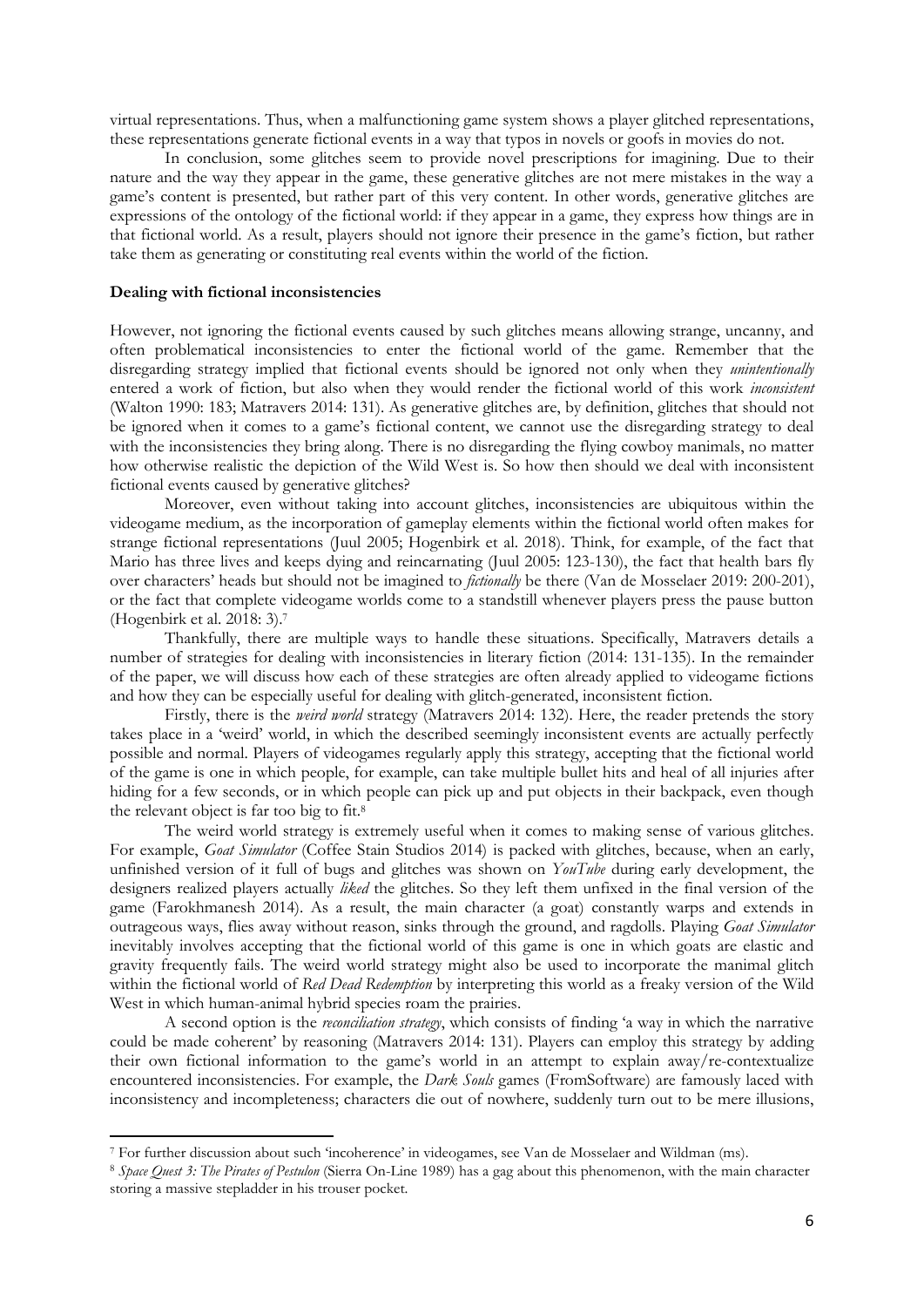and dragon tails turn into swords when shot with enough arrows. Yet, *Dark Souls'* fans are quite skilful at reconciling these inconsistencies via careful application and interpretation of known history and lore.<sup>9</sup>

This strategy can also be effective for making sense of fictional inconsistencies caused by generative glitches. For example, take the many (unofficial) narratives that have sprouted around *Pokémon*'s MissingNo. (Janik 2017: 76-77). Players often tried to explain MissingNo.'s existence by making up backstories and by treating the glitch as just another, albeit somewhat weird, Pokémon.<sup>10</sup> Newman describes how the Pokémon community reconciliated the unintentional Pokémon's existence with the official fictional world of the game:

[G]aming communities around Pokémon have made these 'glitch Pokémon' real. Giving them a category of their own to sit alongside the Fire, Water and Leaf monsters is just the beginning of the assimilation. Fanart and fiction abounds. Rita Buuk (n.d.) and Mandy Nader (2004), for example, have both written narratives that attempt to detail the backstories of MISSINGNO and 'M while hand-drawn sketches, computer-generated artwork and even cookies inspired by the likeness of 'M bestow upon the characters a reality and position within the canon of the game regardless of Nintendo's official protestations to the contrary.<sup>11</sup> (Newman 2008: 118)

As such, some gamers succeed in reconciling the glitch with the official game narrative, so that, in their make-believe game, MissingNo. unproblematically is part of the fictional world.

Lastly, there is the *rejection strategy*, in which story incoherencies are taken to be misreports by the narrator (Matravers 2014, 131). This strategy is not to be confused with the disregarding strategy. When playing Mario, for example, we *disregard* some parts of the interface – we simply do not imagine that our high score is really floating in the sky – but we do not disregard Mario's (apparent) in-game death. Instead, the death is *rejected* as a mistake in the telling of the story, caused by our failure while playing the game. In other words, the death happens in a certain (fictional) telling of Mario's adventure, but this telling misrepresents what *really* happened in the fictional world.

Generative glitches can also be understood in this way; for example, we might say that *Red Dead*'s John Marston only sees the manimals because he had too much to drink. Notably, the rejection strategy is especially useful when it comes to inconsistencies caused by *pseudo*-glitches, which can be interpreted as representations of the unstable mental or epistemic state of the characters through which these events are focalized. In *Batman: Arkham Asylum*, for example, players can seamlessly integrate the (pseudo-)glitched scene within the game's fictional world by interpreting the glitch as Batman's hallucination under influence of Scarecrow's terror drugs. Similarly, players can treat reboot sequences in *Fez* as representing the playercharacter's way of coming to terms with the tears in the fabric of space and time occurring in his world. In this way, the rejection strategy allows integrating incoherent scenes in which (pseudo-)glitches occur into the fictional world without this world becoming inconsistent.

In conclusion, there is no reason to say glitches should be ignored when it comes to fiction because they cause inconsistencies within the game's fictional world. Such inconsistencies are ubiquitous in videogame fiction, and we are both used to and well equipped to deal with them, as there are a number of potential strategies to make sense of them available to us.

# **Conclusion**

 $\overline{\phantom{a}}$ 

We have argued that some glitches can have fictional relevance as unexpected influencers of the intentional fictional communication between game developers and players. Glitches like the manimals in *Red Dead Redemption* and the glitch Pokémon MissingNo. in *Pokémon Red and Blue* generate fictional content without there being an author-driven mandate to imagine this content. Although these glitch-generated fictions are often inconsistent, there are several strategies for dealing with these inconsistencies. These

<sup>9</sup> E.g. the video's and comments on VaatidiVidya's *Youtube* channel.

<sup>10</sup> Although we here call MissingNo. a 'weird' Pokémon, the newest generations of Pokémon games introduce (officially fictional) Pokémon that are arguably at least as weird as, if not much weirder than, MissingNo. (e.g., Mimikyu, which looks like a badly drawn Pikachu, Klefki, which looks like a ring of keys, and Garbador, which closely resembles a pile of trash). This makes incorporating MissingNo. into the official Pokémon world significantly easier.

<sup>11</sup> Note that Newman uses the world 'real' to describe the fact that fans were making MissingNo. a 'real' *fictional* character, and part of the fictional narrative of the Pokémon universe.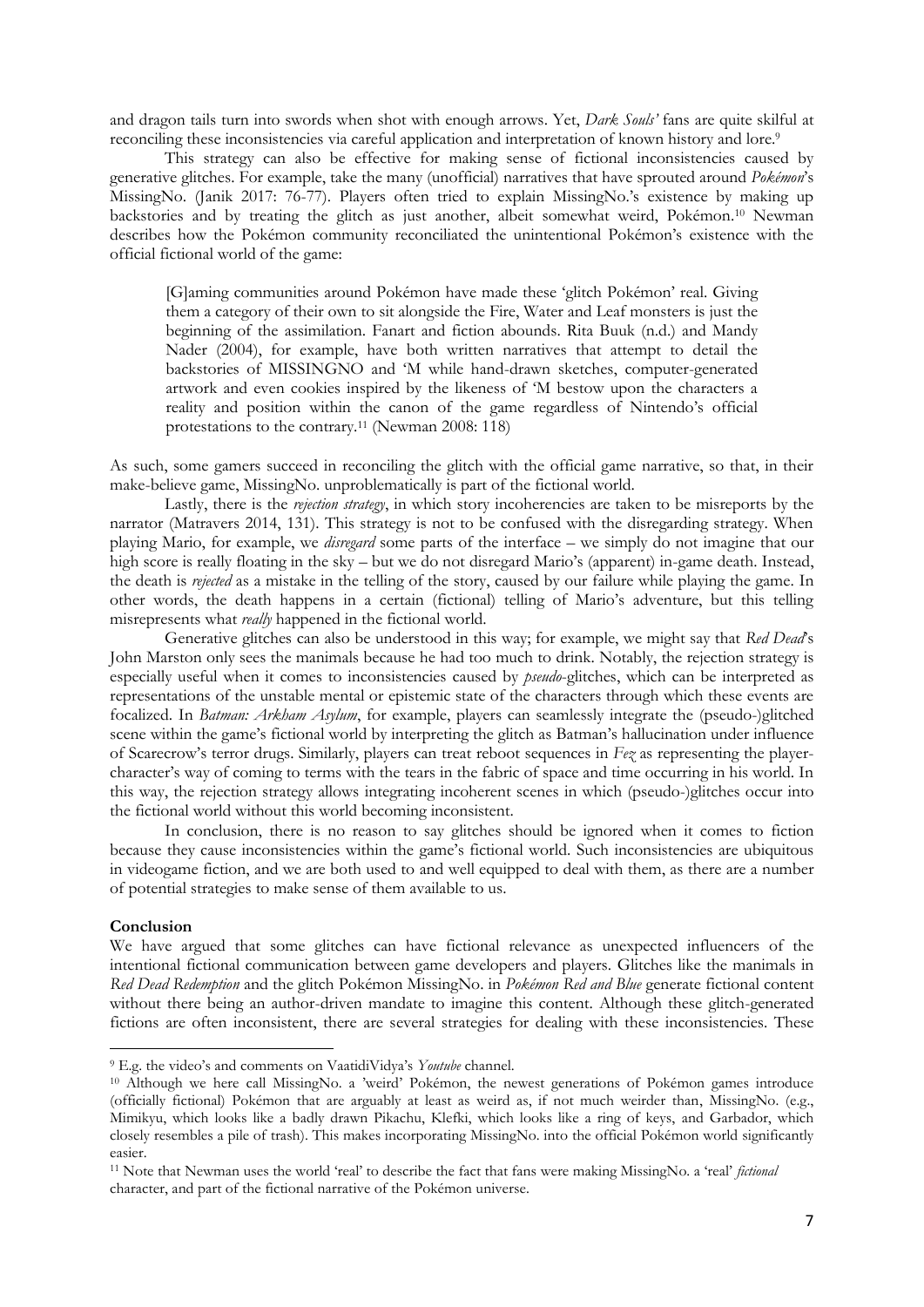strategies are, moreover, quite natural for players of videogames to use, as they already play important roles within the experience of videogames which operate perfectly as intended. In the end, both the unintentionality of glitches and the inconsistencies they cause within the fictional world are no reason to completely disregard them when it comes to videogame fiction. Indeed, as events that take place within the fictional world of the game, many glitches should simply be taken to be fictional events themselves. In so doing, we hope to have shown the fictional relevance of videogame glitches and, above all, to have initiated a broader exploration of glitches as significant components of the fictional experience of video games.

#### **References**

- Aarseth, E. (2007), 'Doors and Perception: Fiction vs. Simulation in Games', **Intermediality: History and Theory of the Arts, Literature and Technologies**, 9: 35-44.
- Bainbridge, W.A., and W.S. Bainbridge (2007), 'Creative uses of software errors: Glitches and cheats', **Social Science Computer Review**, 25 (1): 61-77.
- Bethesda Game Studios (2011), **The Elder Scrolls V: Skyrim** [Windows game], Bethesda Softworks.
- Bethesda Game Studios (2015), **Fallout 4** [Windows game], Bethesda Softworks.
- Blizzard Entertainment (2004), **World of Warcraft** [PC game], Blizzard Entertainment.
- Buuk, R. (n.d.), 'A Day in the Life of MissingNo', **Team Rocket's Rockin**. Available online: http://pokeholicsunanimous.proboards.com/thread/26 (accessed on March 7th 2019).
- Coffee Stain Studios (2014), **Goat Simulator**, PlayStation 4.
- Cova, F. and A. Garcia (2015), 'The Puzzle of Multiple Endings', **The Journal of Aesthetics and Art Criticism** 73: 105-114.
- Currie, G. (1990), **The Nature of Fiction***,* Cambridge: Cambridge University Press.
- Davies, D. (2007), **Aesthetics and Literature**, A&C Black.
- Farokhmanesh, M. (2014), 'The stupid, ridiculous fun of Goat Simulator', **Polygon***.* Available online: https://www.polygon.com/2014/3/22/5536644/goat-simulator-coffee-stain-studios-hands-on (accessed on March 7th 2019).
- FromSoftware (2016), **Dark Souls 3** [PlayStation 4 game], Namco Bandai Games.
- GameFreak (1998), **Pokémon Red and Pokémon Blue,** Nintendo Game Boy, Nintendo.
- Gualeni, S. (2019). 'On the de-familiarizing and re-ontologizing effects of glitches and glitch-alikes', **Proceedings of DiGRA 2019**, Kyoto.
- Hogenbirk, H., M. van de Hoef, and J.C. Meyer (2018), 'Clarifying incoherence in games', **Journal of the Philosophy of Games** 1 (1).
- Holmes, E. G. (2010), 'Strange Reality: On Glitches and Uncanny Play', **Eludamos. Journal for Computer Game Culture** 4(2): 255-276.
- Janik, J. (2017), 'Glitched Perception: Beyond the Transparency and Visibility of the Video Game Object', **TransMissions** 2 (2): 65-82.
- Juul, J. (2005), **Half-Real: Video Games between Real Rules and Fictional Worlds**, London: The MIT press.
- Kubiński, P. (2014), 'Immersion vs. Emersive Effects in Videogames', in D. Stobbart and M. Evans (eds), **Play, Theory, and Practice: Engaging with Videogames**, 133-141, Oxford: InterDisciplinary Press.
- Matravers, D. (2014), **Fiction and Narrative**, Oxford: Oxford University Press.
- Meades, A.F. (2015), **Understanding Counterplay in Video Games**, New York: Routledge.
- Menkman, R. (2011), **The Glitch Moment(um),** Amsterdam, The Netherlands: Institute of Network Cultures.
- Meskin, A. and J. Robson (2012), 'Fiction and Fictional Worlds in Videogames', in J.R Sageng, T. Mandt Larsen, and H. Fossheim (eds), **The Philosophy of Computer Games**, 201-217, Dordrecht: Springer. MicroPose (1991), **Civilization** [DOS game], MicroPose.
- Moradi, I. (2004), **Glitch Aesthetics**, unpublished bachelor thesis, Huddersfield, UK: University of Huddersfield. http://www.oculasm.org/glitch/download/Glitch\_dissertation\_print\_with\_pics.pdf.
- Nader, M. (2004), 'The Secret of MissingNo', **Team Rocket's Rockin**. Available online: http://catfish.it.cx/trsrockin/trsrockin.com/missingno\_fic.html (accessed on March 7the 2019).
- Newman, J. (2008), **Playing with Videogames**, New York: Taylor & Francis.
- Nicol, B. (2009), **The Cambridge Introduction to Postmodern Fiction**, Cambridge: Cambridge University Press.